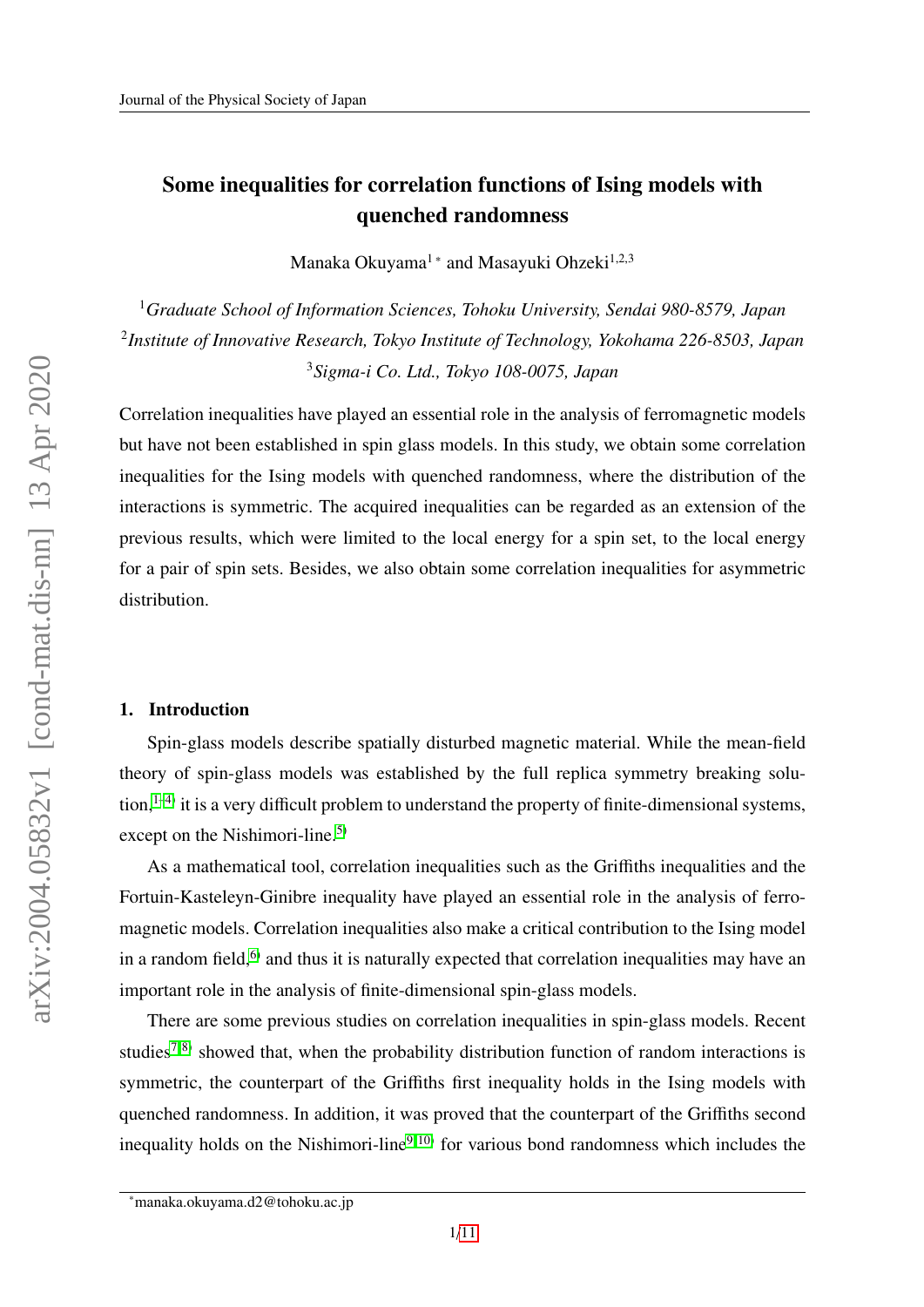Gaussian distribution and the binary distribution. On the other hand, a current work $^{11}$  found the lower bound on the local energy of the Ising with quenched randomness. As a consequence, for the Gaussian distribution, it was shown that the expected value of the square of the correlation function always has a finite lower bound at any temperature.<sup>[12\)](#page-10-9)</sup>

However, correlation inequalities as in ferromagnetic spin models have not been generally established, and rigorous analysis based on correlation inequalities for spin-glass models has been limited to a few examples.<sup>[7,](#page-10-4) [13,](#page-10-10) [14\)](#page-10-11)</sup> The purpose of this study is to explore the possibility of correlation inequalities for spin-glass models. Although the previous studies<sup>[8,](#page-10-5) [11\)](#page-10-8)</sup> have been limited to the local energy for a spin set, we extend their results to the local energy for a pair of spin sets. The key ingredient of the proof is a simple representation of correlation functions. The organization of the paper is as follows. In Sec. II, we define the model and gives the simple representation of the correlation functions. In Sec. III, we obtain some correlation in-equalities for symmetric distribution, which is a natural extension of the previous studies.<sup>[8,](#page-10-5) [11\)](#page-10-8)</sup> Section IV is devoted to the case of asymmetric distribution. Finally, our conclusion is given in Sec. V.

# 2. Ising model with quenched randomness and simple expression of correlation functions

Following Ref., $^{11)}$  $^{11)}$  $^{11)}$  we consider a generic form of the Ising model,

<span id="page-1-0"></span>
$$
H = -\sum_{A \subset V} J_A \sigma_A,\tag{1}
$$

$$
\sigma_A \equiv \prod_{i \in A} \sigma_i, \tag{2}
$$

where  $V$  is the set of sites, the sum over  $A$  is over all the subsets of  $V$  in which interactions exist, and the lattice structure adopts any form. The probability distribution of a random interaction  $J_A$  is represented as  $P_A(J_A)$ . The probability distributions can be generally different from each other, i.e.,  $P_A(x) \neq P_B(x)$ , and are also allowed to present no randomness, i.e.,  $P_A(J_A) = \delta(J - J_A).$ 

The partition function  $Z_{\{J_A\}}$  and correlation function  $\langle \sigma_B \rangle_{\{J_A\}}$  for a set of fixed interactions {*JA*} are given by

$$
Z_{\{J_A\}} = \operatorname{Tr} \exp \left( \beta \sum_{A \subset V} J_A \sigma_A \right) \tag{3}
$$

$$
\langle \sigma_B \rangle_{\{J_A\}} = \frac{\operatorname{Tr} \sigma_B \exp \left( \beta \sum_{A \subset V} J_A \sigma_A \right)}{Z_{\{J_A\}}}.\tag{4}
$$

The configurational average over the distribution of randomness of the interactions is written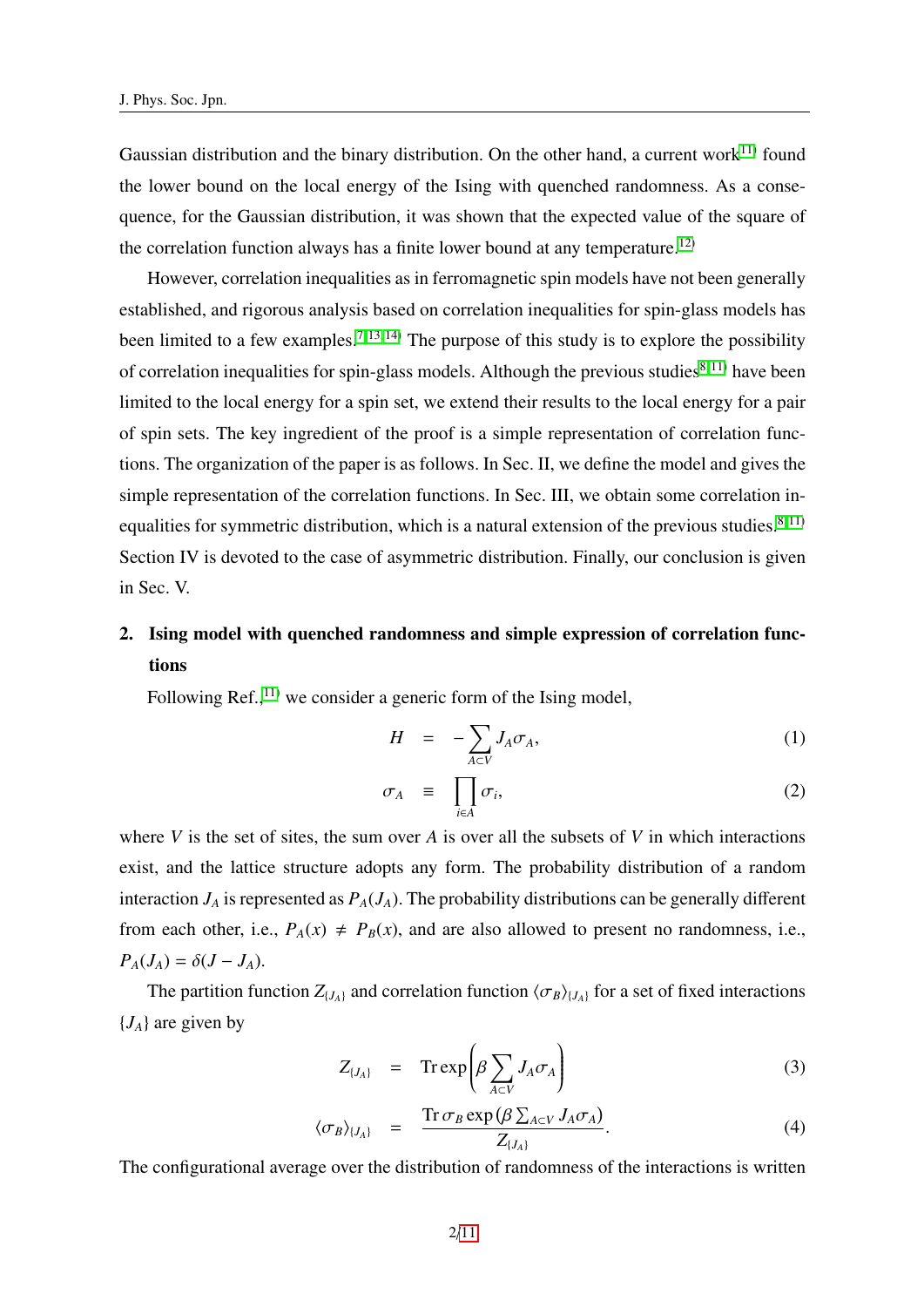as

$$
\mathbb{E}\left[g(\lbrace J_A\rbrace)\right] = \left(\prod_{A \subset V} \int_{-\infty}^{\infty} dJ_A P_A(J_A)\right) g(\lbrace J_A\rbrace). \tag{5}
$$

For example, the expected value of the correlation function is obtained as

$$
\mathbb{E}\left[\langle \sigma_B \rangle_{\{J_A\}}\right] = \left(\prod_{A \subset V} \int_{-\infty}^{\infty} dJ_A P_A(J_A)\right) \frac{\operatorname{Tr} \sigma_B \exp \left(\beta \sum_{A \subset V} J_A \sigma_A\right)}{Z_{\{J_A\}}}.\tag{6}
$$

When, we focus on  $z_B = \exp(\beta J_B)$ , we can generally express  $\langle \sigma_B \rangle_{\{J_A\}}$  as

$$
\langle \sigma_B \rangle_{\{J_A\}} = \frac{x z_B - y z_B^{-1}}{x z_B + y z_B^{-1}},\tag{7}
$$

where *x* and *y* are positive and do not contain  $z_B$ . Similarly, when we are interested in two variables  $z_B = \exp(\beta J_B)$  and  $z_C = \exp(\beta J_C)$ , we can generally represent  $\langle \sigma_B \rangle_{\{J_A\}}, \langle \sigma_C \rangle_{\{J_A\}}$  and  $\langle \sigma_B \sigma_C \rangle_{\{J_A\}}$  as

$$
\langle \sigma_B \rangle_{\{J_A\}} = \frac{az_B z_C + bz_B z_C^{-1} - cz_B^{-1} z_C - dz_B^{-1} z_C^{-1}}{az_B z_C + bz_B z_C^{-1} + cz_B^{-1} z_C + dz_B^{-1} z_C^{-1}},
$$
\n(8)

$$
\langle \sigma_C \rangle_{\{J_A\}} = \frac{az_B z_C - bz_B z_C^{-1} + cz_B^{-1} z_C - dz_B^{-1} z_C^{-1}}{az_B z_C + bz_B z_C^{-1} + cz_B^{-1} z_C + dz_B^{-1} z_C^{-1}},
$$
\n(9)

$$
\langle \sigma_B \sigma_C \rangle_{\{J_A\}} = \frac{az_B z_C - bz_B z_C^{-1} - cz_B^{-1} z_C + dz_B^{-1} z_C^{-1}}{az_B z_C + bz_B z_C^{-1} + cz_B^{-1} z_C + dz_B^{-1} z_C^{-1}},
$$
\n(10)

where  $a, b, c$  and  $d$  are positive and don not contain  $z_B$  and  $z_C$ . These simple expression is very useful in the following calculation.

#### 3. Correlation inequalities for symmetric distribution

In this section, we focus on the case that the distribution functions of  $J_B$  and  $J_C$  are symmetric,

$$
P_B(-J_B) = P_B(J_B), \tag{11}
$$

$$
P_C(-J_C) = P_C(J_C). \tag{12}
$$

We emphasize that we do not impose any constraint on all the other interactions than  $J_B$  and *JC*.

## *3.1 Rederivation of Gri*ffi*ths first inequality for Ising model with quenched randomness*

First, as a exercise, we reproduce the Griffiths first inequality for Ising model with quenched randomness,<sup>[8\)](#page-10-5)</sup>

<span id="page-2-0"></span>
$$
\mathbb{E}\left[J_B\langle\sigma_B\rangle_{\{J_A\}}\right] \ge 0. \tag{13}
$$

*Proof.* By dividing the integration interval of  $J_B$  and summing up them, a simple calculation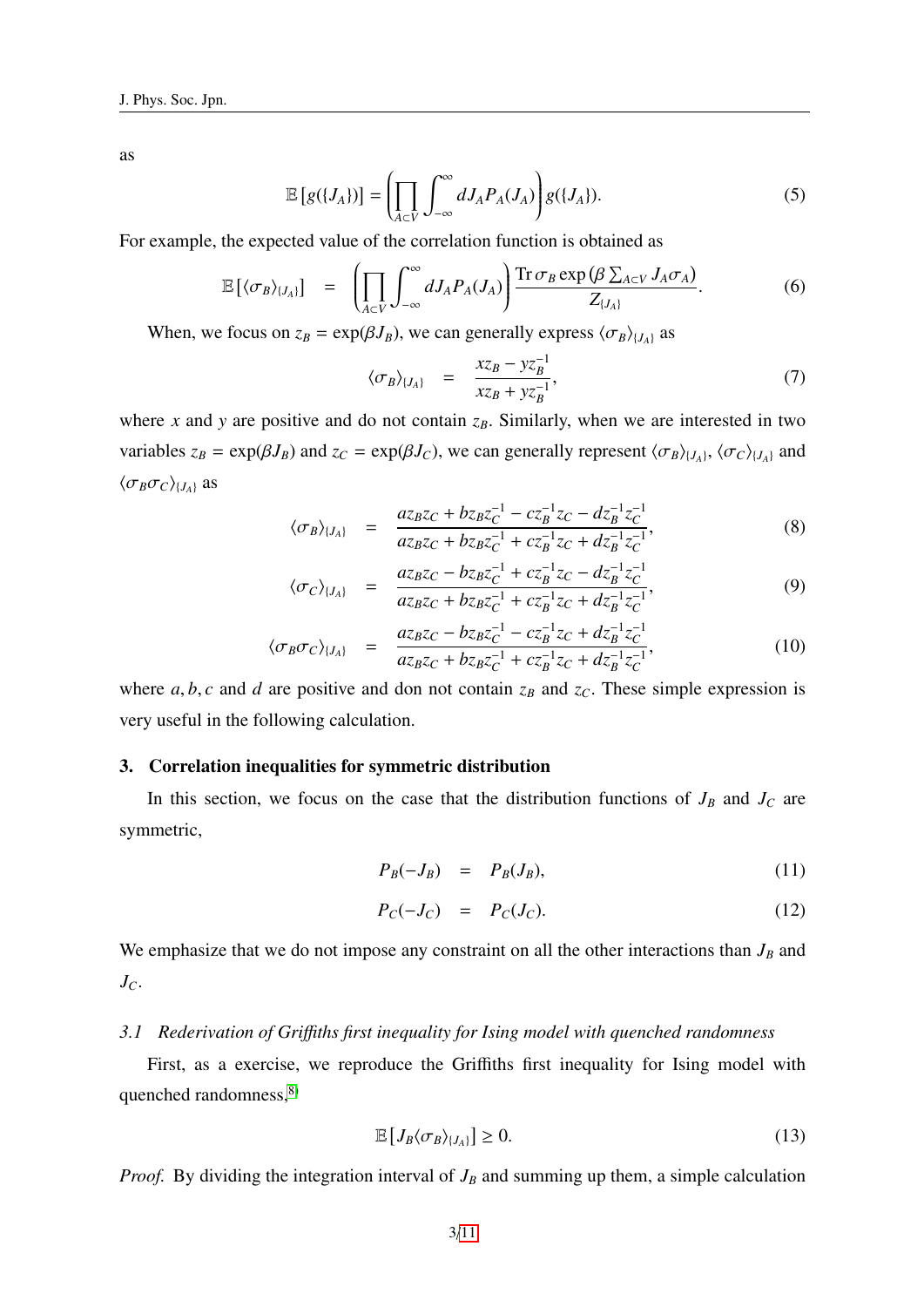gives

<span id="page-3-0"></span>
$$
\mathbb{E}\left[J_B\langle\sigma_B\rangle_{\{J_A\}}\right] = \int_0^\infty dJ_B P_B(J_B) J_B \mathbb{E}\left[\frac{2xy(z_B^4 - 1)}{(xz_B^2 + y)(x + yz_B^2)}\right]'
$$
\n
$$
\geq 0,
$$
\n(14)

where  $\mathbb{E}[\cdots]$ ' denotes the configurational average over the randomness of the interactions other than  $J_B$ . Thus, we obtain Eq. [\(13\)](#page-2-0).

## *3.2 Rederivation of inequality for local energy for a spin set of Ising model with quenched randomness*

Next, we reproduce the inequality for the local energy for a spin set,  $11$ )

<span id="page-3-1"></span>
$$
\mathbb{E}\left[J_B \tanh(\beta J_B)\right] \geq \mathbb{E}\left[J_B \langle \sigma_B \rangle_{\{J_A\}}\right].\tag{15}
$$

*Proof.* Similarly to the derivation of Eq. [\(14\)](#page-3-0), the simple calculation gives

$$
\mathbb{E}\left[J_B \tanh(\beta J_B) - J_B \langle \sigma_B \rangle_{\{J_A\}}\right] = \int_0^\infty dJ_B P_B(J_B) J_B \mathbb{E}\left[\frac{2(x-y)^2 z_B^2 (z_B^2 - 1)}{(1+z_B^2)(xz_B^2 + y)(x + yz_B^2)}\right]' \ge 0.
$$
\n(16)

Thus, we reach Eq. [\(15\)](#page-3-1).  $\Box$ 

## *3.3 Inequalities for local energy for a pair of spin sets*

We have derived the inequalities for the local energy for a spin set so far. Our first main result in this study is the following theorem.

Theorem 3.1. *The quenched average of the local energy for a pair of spin sets, which is*  $\delta$ *defined as*  $\mathbb{E}\left[J_B J_C \langle \sigma_B \sigma_C \rangle_{\{J_A\}}\right]$ *, is always positive,* 

<span id="page-3-2"></span>
$$
\mathbb{E}\left[J_B J_C \langle \sigma_B \sigma_C \rangle_{\{J_A\}}\right] \ge 0. \tag{17}
$$

,

*Proof.* By dividing the integration interval of  $J_B$  and  $J_C$  and summing up them, a straightforward calculation provides

<span id="page-3-3"></span>
$$
\mathbb{E}\left[J_{B}J_{C}\langle\sigma_{B}\sigma_{C}\rangle_{\{J_{A}\}}\right]
$$
\n
$$
=\int_{0}^{\infty} dJ_{B}P_{B}(J_{B}) \int_{0}^{\infty} dJ_{C}P_{C}(J_{C})J_{B}J_{C}2(z_{B}^{4}-1)(z_{C}^{4}-1)
$$
\n
$$
\mathbb{E}\left[\frac{bcd((b+2dz_{B}^{2}+bz_{B}^{4})z_{C}^{2}+cz_{B}^{2}(1+z_{C}^{4}))+a^{2}(cd(1+z_{B}^{4})z_{C}^{2}+bz_{B}^{2}(d+2cz_{C}^{2}+dz_{C}^{4}))}{(az_{B}^{2}z_{C}^{2}+bz_{B}^{2}+cz_{C}^{2}+d)(cz_{B}^{2}z_{C}^{2}+dz_{B}^{2}+az_{C}^{2}+b)(bz_{B}^{2}z_{C}^{2}+az_{B}^{2}+dz_{C}^{2}+c)(dz_{B}^{2}z_{C}^{2}+cz_{B}^{2}+bz_{C}^{2}+a)
$$
\n
$$
+\frac{a(b^{2}z_{B}^{2}(c+2dz_{C}^{2}+cz_{C}^{4})+cdz_{B}^{2}(d+2cz_{C}^{2}+dz_{C}^{4})+b(1+z_{B}^{4})(c^{2}z_{C}^{2}+d^{2}z_{C}^{2}+2cd(1+z_{C}^{4})))}{(az_{B}^{2}z_{C}^{2}+bz_{B}^{2}+cz_{C}^{2}+d)(cz_{B}^{2}z_{C}^{2}+dz_{B}^{2}+az_{C}^{2}+b)(bz_{B}^{2}z_{C}^{2}+az_{B}^{2}+dz_{C}^{2}+c)(dz_{B}^{2}z_{C}^{2}+cz_{B}^{2}+bz_{C}^{2}+a)
$$
\n
$$
\tag{18}
$$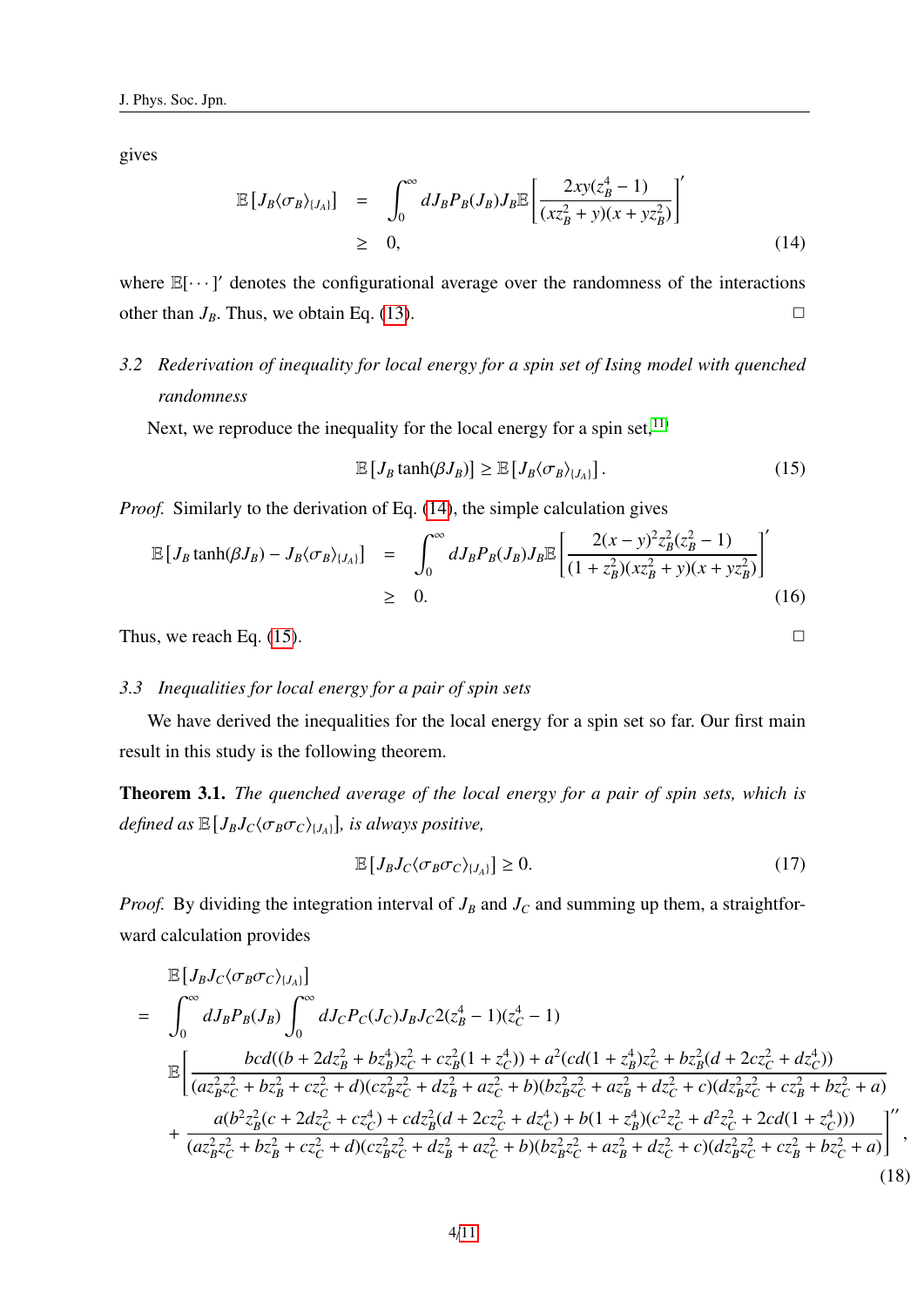where  $\mathbb{E}[\cdots]$ " denotes the configurational average over the randomness of the interactions other than  $J_B$  and  $J_C$ . Therefore, we obtain Eq. [\(17\)](#page-3-2).

Inequality [\(17\)](#page-3-2) can be regarded as a natural extension of the Griffiths first inequality [\(13\)](#page-2-0) to the local energy for a pair of spin sets. We note that, in the case of the Gaussian distribution with the variance  $\Lambda_B^2$ , Eq. [\(17\)](#page-3-2) can be proved directly by integration by parts,

$$
\mathbb{E}\left[J_B J_C \langle \sigma_B \sigma_C \rangle_{\{J_A\}}\right]
$$
\n
$$
= \Lambda_B^2 \Lambda_C^2 \mathbb{E}\left[1 - \langle \sigma_C \rangle_{\{J_A\}}^2 - \langle \sigma_B \rangle_{\{J_A\}}^2 - \langle \sigma_B \sigma_C \rangle_{\{J_A\}}^2 + 2 \langle \sigma_B \sigma_C \rangle_{\{J_A\}} \langle \sigma_B \rangle_{\{J_A\}} \langle \sigma_C \rangle_{\{J_A\}}\right]
$$
\n
$$
\geq 0, \tag{19}
$$

where we used the following inequality

<span id="page-4-1"></span>
$$
1 - \langle \sigma_C \rangle_{\{J_A\}}^2 - \langle \sigma_B \rangle_{\{J_A\}}^2 - \langle \sigma_B \sigma_C \rangle_{\{J_A\}}^2 + 2 \langle \sigma_B \sigma_C \rangle_{\{J_A\}} \langle \sigma_B \rangle_{\{J_A\}} \langle \sigma_C \rangle_{\{J_A\}} \ge 0, \tag{20}
$$

which generally holds in the Ising models (see Appendix for details of the proof).

Our second main result is the following inequality which gives the opposite bound for the quenched average of the local energy for a pair of spin sets.

**Theorem 3.2.** *For*  $\sigma_B \neq \sigma_C$ , the quenched average of the local energy for a pair of spin sets *is bounded from above,*

<span id="page-4-0"></span>
$$
\mathbb{E}\left[J_B J_C \tanh(\beta J_B) \tanh(\beta J_C)\right] \ge \mathbb{E}\left[J_B J_C \langle \sigma_B \sigma_C \rangle_{\{J_A\}}\right].\tag{21}
$$

This inequality has a clear physical meaning: the quenched average of the local energy for a pair of spin sets is always lower than or equal to the energy in the absence of all the other interactions. Equation [\(21\)](#page-4-0) is a natural extension of Eq. [\(15\)](#page-3-1) to a pair of spin sets.

*Proof.* Similarly to the derivation of Eq. [\(18\)](#page-3-3), the straightforward but tedious calculation gives

$$
\mathbb{E}\left[J_B J_C \tanh(\beta J_B) \tanh(\beta J_C) - J_B J_C \langle \sigma_B \sigma_C \rangle_{\{J_A\}}\right]
$$
\n
$$
= \int_0^\infty dJ_B P_B(J_B) \int_0^\infty dJ_C P_C(J_C) 2J_B J_C(z_B^2 - 1)(z_C^2 - 1) \mathbb{E}\left[\frac{B}{A}\right]'' \tag{22}
$$

where *A* and *B* are defined as

$$
A = (1 + z_B^2)(1 + z_C^2)(d + bz_B^2 + cz_C^2 + az_B^2 z_C^2)
$$
  
\n
$$
(c + az_B^2 + dz_C^2 + bz_Bz_C^2)(b + dz_B^2 + az_C^2 + cz_Bz_C^2)(a + cz_B^2 + bz_C^2 + dz_Bz_C^2),
$$
  
\n
$$
B = 2(a^2b^2 - ab^2c + b^2c^2 - a^2bd - bc^2d + a^2d^2 - acd^2 + c^2d^2)(z_B^4 + z_B^4z_C^8)
$$
  
\n
$$
+2(a^2c^2 - abc^2 + b^2c^2 - a^2cd - b^2cd + a^2d^2 - abd^2 + b^2d^2)(z_C^4 + z_C^4z_B^8)
$$
  
\n(23)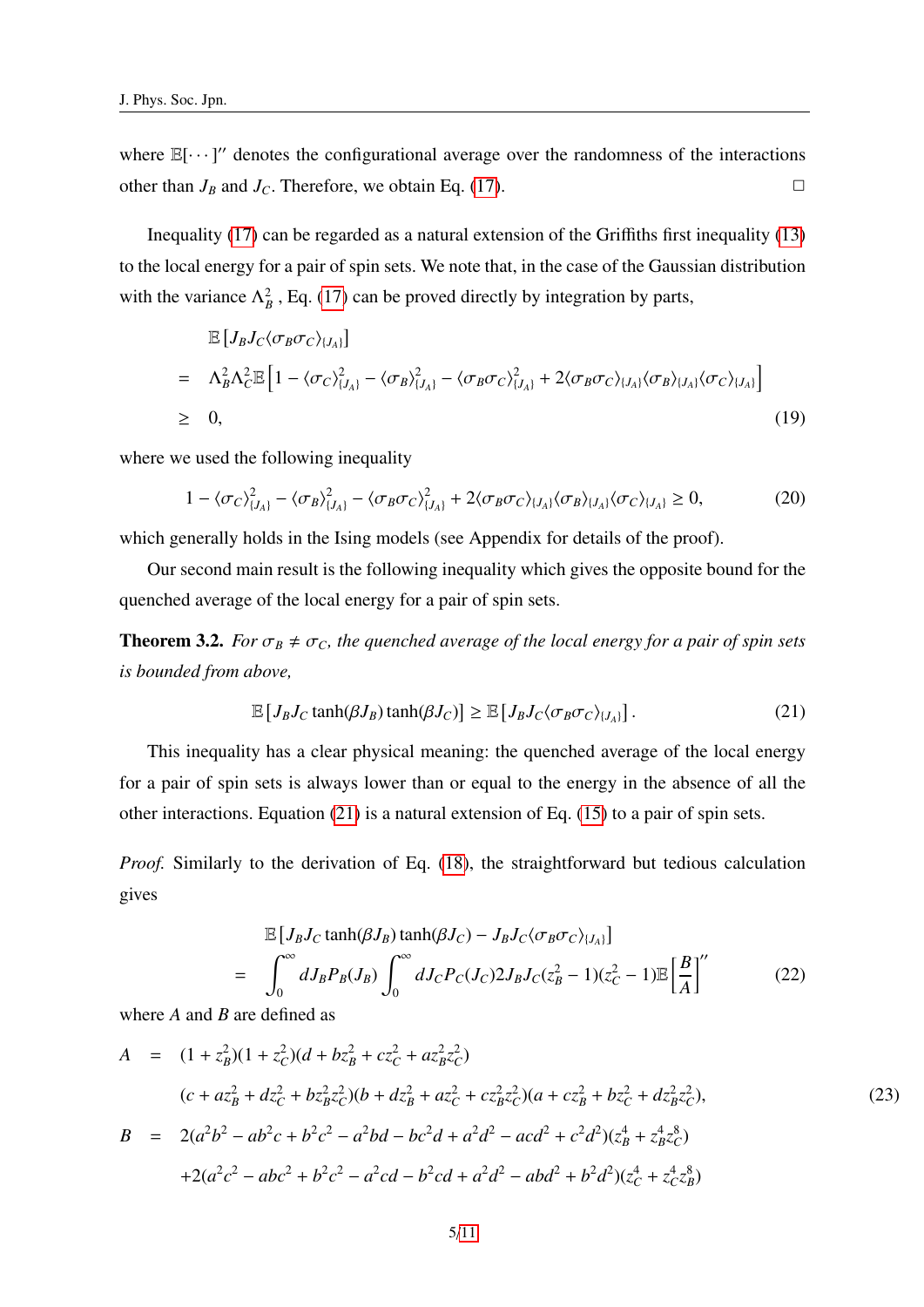$$
+ (2a4 + 8a2b2 + 2b4 - 8a2bc - 4ab2c + 8a2c2 - 4abc2 + 4b2c2 + 2c4 - 4a2bd - 8ab2d - 4a2cd
$$
  
+16abcd - 4b<sup>2</sup>cd - 8ac<sup>2</sup>d - 4bc<sup>2</sup>d + 4a<sup>2</sup>d<sup>2</sup> - 4abd<sup>2</sup> + 8b<sup>2</sup>d<sup>2</sup> - 4acd<sup>2</sup> - 8bcd<sup>2</sup> + 8c<sup>2</sup>d<sup>2</sup> + 2d<sup>4</sup>)z<sub>B</sub><sup>4</sup>z<sub>C</sub><sup>4</sup>  
+ (ab<sup>2</sup>c + a<sup>2</sup>bd - 4abcd + bc<sup>2</sup>d + acd<sup>2</sup>)(z<sub>B</sub><sup>2</sup> + z<sub>B</sub><sup>6</sup> + z<sub>B</sub><sup>8</sup>z<sub>C</sub><sup>8</sup> + z<sub>B</sub><sup>8</sup>z<sub>C</sub><sup>8</sup>)  
+ (abc<sup>2</sup> + a<sup>2</sup>cd - 4abcd + b<sup>2</sup>cd + abd<sup>2</sup>)(z<sub>C</sub><sup>2</sup> + z<sub>C</sub><sup>6</sup> + z<sub>B</sub><sup>8</sup>z<sub>C</sub><sup>2</sup> + z<sub>B</sub><sup>8</sup>z<sub>C</sub><sup>6</sup>)  
+ (4a<sup>3</sup>b + 4ab<sup>3</sup> - 4a<sup>2</sup>bc - 4ab<sup>2</sup>c + 6abc<sup>2</sup> - 4a<sup>2</sup>bd - 4ab<sup>2</sup>d + 6a<sup>2</sup>cd - 8abcd + 6b<sup>2</sup>cd  
- 4ac<sup>2</sup>d - 4bc<sup>2</sup>d + 4c<sup>3</sup>d + 6abd<sup>2</sup> - 4acd<sup>2</sup> - 4bcd<sup>2</sup> + 4cd

*A* is obviously positive. Furthermore, all of the terms in B are positive, because

$$
2(a^{2}b^{2} - ab^{2}c + b^{2}c^{2} - a^{2}bd - bc^{2}d + a^{2}d^{2} - acd^{2} + c^{2}d^{2}) \ge 0,
$$
  
\n
$$
2(a^{2}c^{2} - abc^{2} + b^{2}c^{2} - a^{2}cd - b^{2}cd + a^{2}d^{2} - abd^{2} + b^{2}d^{2}) \ge 0,
$$
  
\n
$$
(2a^{4} + 8a^{2}b^{2} + 2b^{4} - 8a^{2}bc - 4ab^{2}c + 8a^{2}c^{2} - 4abc^{2} + 4b^{2}c^{2} + 2c^{4} - 4a^{2}bd - 8ab^{2}d - 4a^{2}cd
$$
  
\n
$$
+ 16abcd - 4b^{2}cd - 8ac^{2}d - 4bc^{2}d + 4a^{2}d^{2} - 4abd^{2} + 8b^{2}d^{2} - 4acd^{2} - 8bcd^{2} + 8c^{2}d^{2} + 2d^{4}) \ge 0,
$$
  
\n
$$
(ab^{2} + a^{2}bd - 4abcd + bc^{2}d + acd^{2}) \ge 0,
$$
  
\n
$$
(abc^{2} + a^{2}cd - 4abcd + b^{2}cd + abd^{2}) \ge 0,
$$
  
\n
$$
(4a^{3}b + 4ab^{3} - 4a^{2}bc - 4ab^{2}c + 6abc^{2} - 4a^{2}bd - 4ab^{2}d + 6a^{2}cd - 8abcd + 6b^{2}cd
$$
  
\n
$$
-4ac^{2}d - 4bc^{2}d + 4c^{3}d + 6abd^{2} - 4acd^{2} - 4bcd^{2} + 4cd^{3}) \ge 0,
$$
  
\n
$$
(4a^{3}c - 4a^{2}bc + 6ab^{2}c - 4abc^{2} + 4ac^{3} + 6a^{2}bd - 4ab^{2}d + 4b^{3}d - 4a^{2}cd - 8abcd
$$
  
\n
$$
-4b^{2}cd - 4ac^{2}d + 6bc^{2}d - 4abd^{2} + 6acd^{2} - 4bcd^{2} + 4bd^{3}) \ge 0,
$$
  
\n
$$
(4a^{2
$$

Furthermore, when we consider the Gaussian distribution as the distribution of the interactions, by integration by parts, Eq. [\(21\)](#page-4-0) can be rewritten as follows.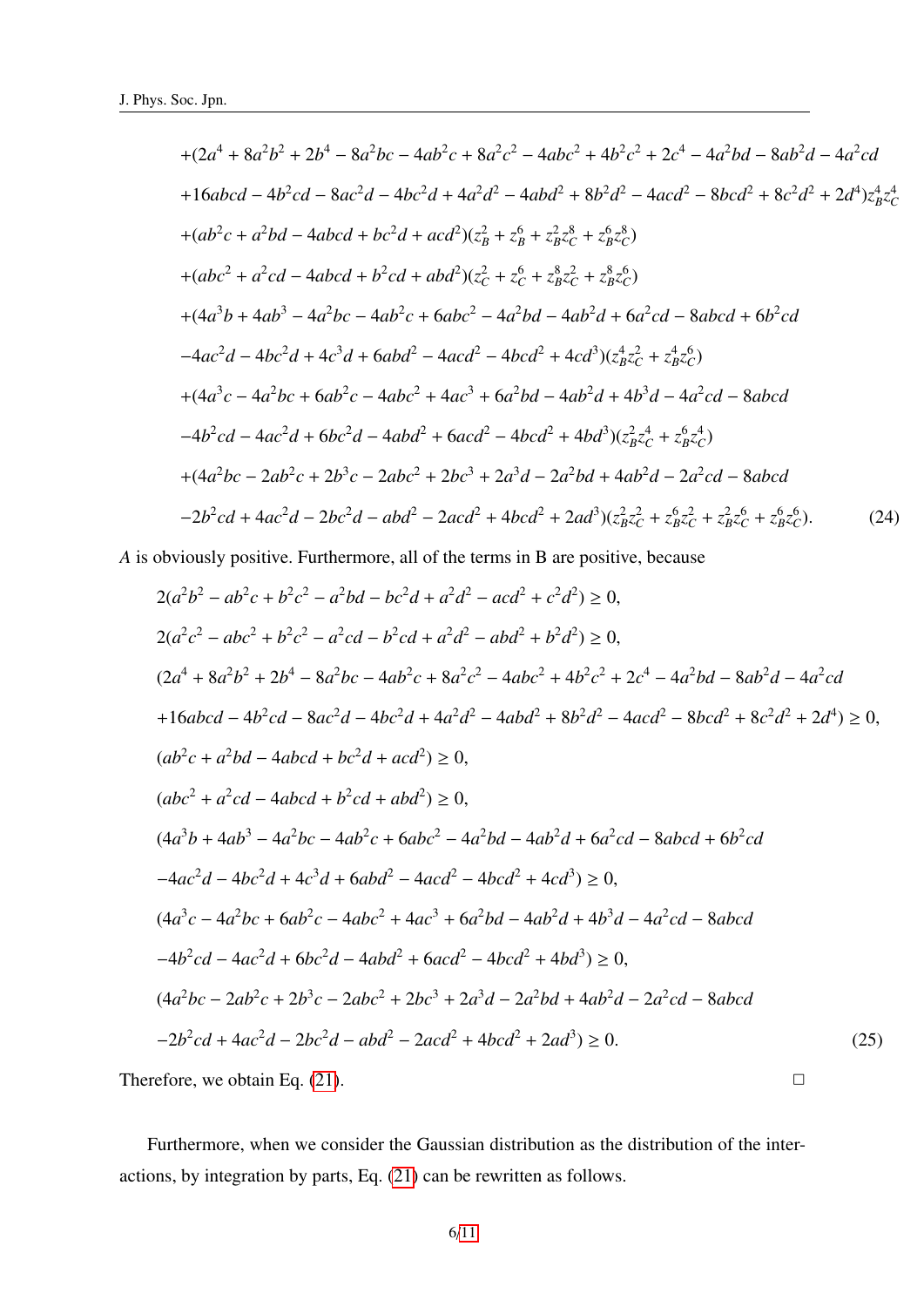Corollary 3.3. *We consider the case where the interactions J<sup>B</sup> and J<sup>C</sup> follow the Gaussian distributions with the variance*  $\Lambda_B^2$  and  $\Lambda_C^2$ , respectively. Then, for  $\sigma_B \neq \sigma_C$ , the following *relation holds,*

$$
\mathbb{E}\left[\left\langle \sigma_B; \sigma_C \right\rangle_{\{J_A\}}^2\right] \ge \mathbb{E}\left[(1-\left\langle \sigma_B \right\rangle_{\{J_A\}}^2)(1-\left\langle \sigma_C \right\rangle_{\{J_A\}}^2) - \left(1-\tanh^2(\beta J_B)\right)\left(1-\tanh^2(\beta J_C)\right)\right]. \tag{26}
$$

## *3.4 Another generalization of Gri*ffi*ths first inequality*

We have considered the quenched average of the local energy for a pair of spin sets. Using the simple representation of correlation functions, we can find another generalization of the Griffiths first inequality [\(13\)](#page-2-0). Our result is as follows.

**Theorem 3.4.** *For*  $1 \le x_1, x_2 \le 1$  *and any product of the Ising variables*  $\sigma_c$ *, the following relation hods,*

<span id="page-6-0"></span>
$$
\mathbb{E}\left[J_B\left(\langle\sigma_B\rangle_{\{J_A\}}+x_1\langle\sigma_C\rangle_{\{J_A\}}+x_2\langle\sigma_B\sigma_C\rangle_{\{J_A\}}\right)\right]\geq 0.\tag{27}
$$

*Similarly, for*  $-1 \le x_1, x_2, x_3, x_4 \le 1$  *and any products of the Ising variables*  $\sigma_C$  *and*  $\sigma_D$ *, the following inequality hods,*

$$
\mathbb{E}\left[J_B\left(2\langle\sigma_B\rangle_{\{J_A\}}+x_1\langle\sigma_C\rangle_{\{J_A\}}+x_2\langle\sigma_D\rangle_{\{J_A\}}+x_3\langle\sigma_B\sigma_C\rangle_{\{J_A\}}+x_4\langle\sigma_D\sigma_B\rangle_{\{J_A\}}\right)\right]\geq 0. \tag{28}
$$

*Furthermore, for*  $-1 \le x_1, x_2, x_3, x_4, x_5, x_6 \le 1$  *and any products of the Ising variables*  $\sigma_C$ *and*  $\sigma$ <sub>*D</sub>*, *the following relation hods*,</sub>

$$
\mathbb{E}\left[J_B\left(3\langle\sigma_B\rangle_{\{J_A\}}+x_1\langle\sigma_C\rangle_{\{J_A\}}+x_2\langle\sigma_D\rangle_{\{J_A\}}+x_3\langle\sigma_B\sigma_C\rangle_{\{J_A\}}\right.\right.\left.+x_4\langle\sigma_C\sigma_D\rangle_{\{J_A\}}+x_5\langle\sigma_D\sigma_B\rangle_{\{J_A\}}+x_6\langle\sigma_B\sigma_C\sigma_D\rangle_{\{J_A\}}\right)\right]\geq 0.
$$
\n(29)

*Proof.* When we only focus on  $z_B = \exp(\beta J_B)$ , for any product of the Ising variables  $\sigma_C$ , we can express  $\langle \sigma_B \rangle_{\{J_A\}}, \langle \sigma_C \rangle_{\{J_A\}}$  and  $\langle \sigma_B \sigma_C \rangle_{\{J_A\}}$  as

$$
\langle \sigma_B \rangle_{\{J_A\}} = \frac{ez_B + fz_B - gz_B^{-1} - hz_B^{-1}}{ez_B + fz_B + gz_B^{-1} + hz_B^{-1}},\tag{30}
$$

$$
\langle \sigma_C \rangle_{\{J_A\}} = \frac{ez_B - fz_B + gz_B^{-1} - hz_B^{-1}}{ez_B + fz_B + gz_B^{-1} + hz_B^{-1}},\tag{31}
$$

$$
\langle \sigma_B \sigma_C \rangle_{\{J_A\}} = \frac{ez_B - fz_B - gz_B^{-1} + hz_B^{-1}}{ez_B + fz_B + gz_B^{-1} + hz_B^{-1}},
$$
\n(32)

where  $e$ ,  $f$ ,  $g$  and  $h$  are positive and don't contain  $z_B$ . Then, by the same method as before, the direct calculation shows

$$
\mathbb{E}\left[J_B\left(\langle\sigma_B\rangle_{\{J_A\}}+x_1\langle\sigma_C\rangle_{\{J_A\}}+x_2\langle\sigma_B\sigma_C\rangle_{\{J_A\}}\right)\right]
$$
\n
$$
=\int_0^\infty dJ_B P_B(J_B) J_B \mathbb{E}\left[\frac{2(z_B^4-1)\left\{e((1+x_2)g+(1+x_1)h)+f((1-x_1)g+h(1-x_2))\right\}}{(g+h+(e+f)z_B^2)((g+h)z_B^2+e+f)}\right]'
$$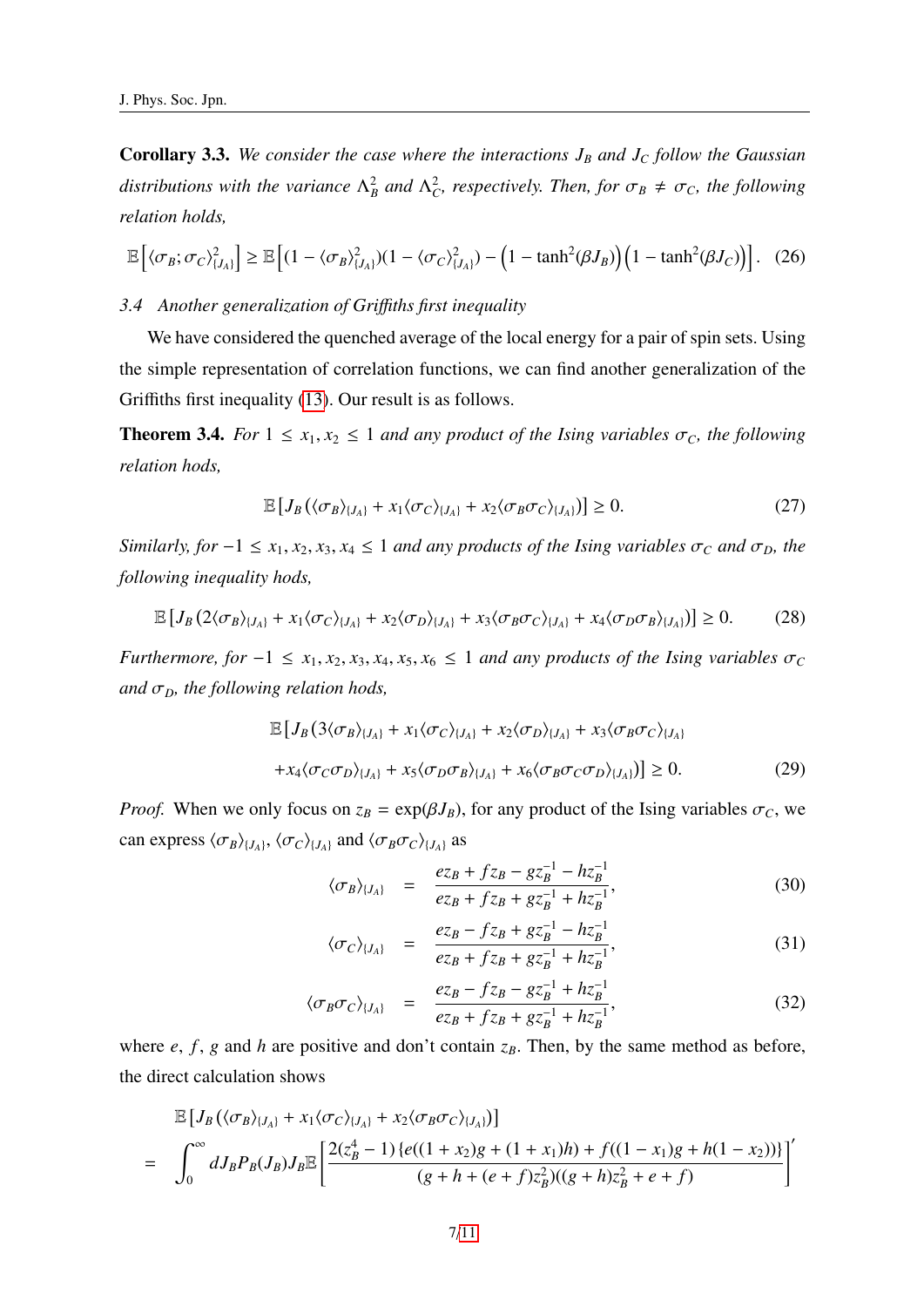$$
\geq 0. \tag{33}
$$

Thus, we prove Eq. [\(27\)](#page-6-0). Other inequalities can be also proved by the same manner.  $\Box$ 

## *3.5 Possible inequalities*

From the above results, it is expected that the following quantities are positive,

<span id="page-7-1"></span>
$$
\mathbb{E}\left[J_B J_C \langle \sigma_B \rangle_{\{J_A\}} \langle \sigma_C \rangle_{\{J_A\}}\right],\tag{34}
$$

$$
\mathbb{E}\left[J_B J_C J_D \langle \sigma_B \sigma_C \sigma_D \rangle_{\{J_A\}}\right],\tag{35}
$$

$$
\mathbb{E}\left[J_B J_C J_D \tanh(\beta J_B) \tanh(\beta J_C) \tanh(\beta J_D) - J_B J_C J_D \langle \sigma_B \sigma_C \sigma_D \rangle_{\{J_A\}}\right].\tag{36}
$$

However, numerical calculations imply that the above quantities do not have a definite sign.

On the other hand, numerical calculation suggests that the following quantity is positive,

$$
\mathbb{E}\left[J_B J_C \tanh(\beta J_B) \tanh(\beta J_C) - J_B J_C \langle \sigma_B \rangle_{\{J_A\}} \langle \sigma_C \rangle_{\{J_A\}}\right],\tag{37}
$$

but we have not found a general proof or counter example.

### 4. Correlation inequalities for asymmetric distribution

In this section, we consider the case that the distribution functions of  $J_B$  and  $J_C$  have a ferromagnetic bias,

<span id="page-7-0"></span>
$$
P_B(-J_B) = \exp(-2\beta_{NL,B}J_B)P_B(J_B), \qquad (38)
$$

$$
P_C(-J_C) = \exp(-2\beta_{NL,C}J_C)P_C(J_C), \qquad (39)
$$

where  $\beta_{NL,B}$  and  $\beta_{NL,C}$  are positive. For example, in the case of the Gaussian distribution

$$
P_B(J_B) = \frac{1}{\sqrt{2\pi J^2}} \exp\left(-\frac{(J_B - J_0)^2}{2J^2}\right),\tag{40}
$$

and the binary distribution

$$
P_B(J_B) = p\delta(J_B - J) + (1 - p)\delta(J_B + J), \tag{41}
$$

 $\beta_{NL,B}$  is given as follows, respectively,

$$
\beta_{NL,B} = \frac{J_0}{J^2},\tag{42}
$$

$$
\beta_{NL,B} = \frac{p}{1-p}.\tag{43}
$$

First, we focus on the quenched average of the correlation function  $\mathbb{E} \left[ \langle \sigma_B \rangle_{\{J_A\}} \right]$ . We find the following result.

Theorem 4.1. *Under the condition [\(38\)](#page-7-0), the quenched average of the correlation function*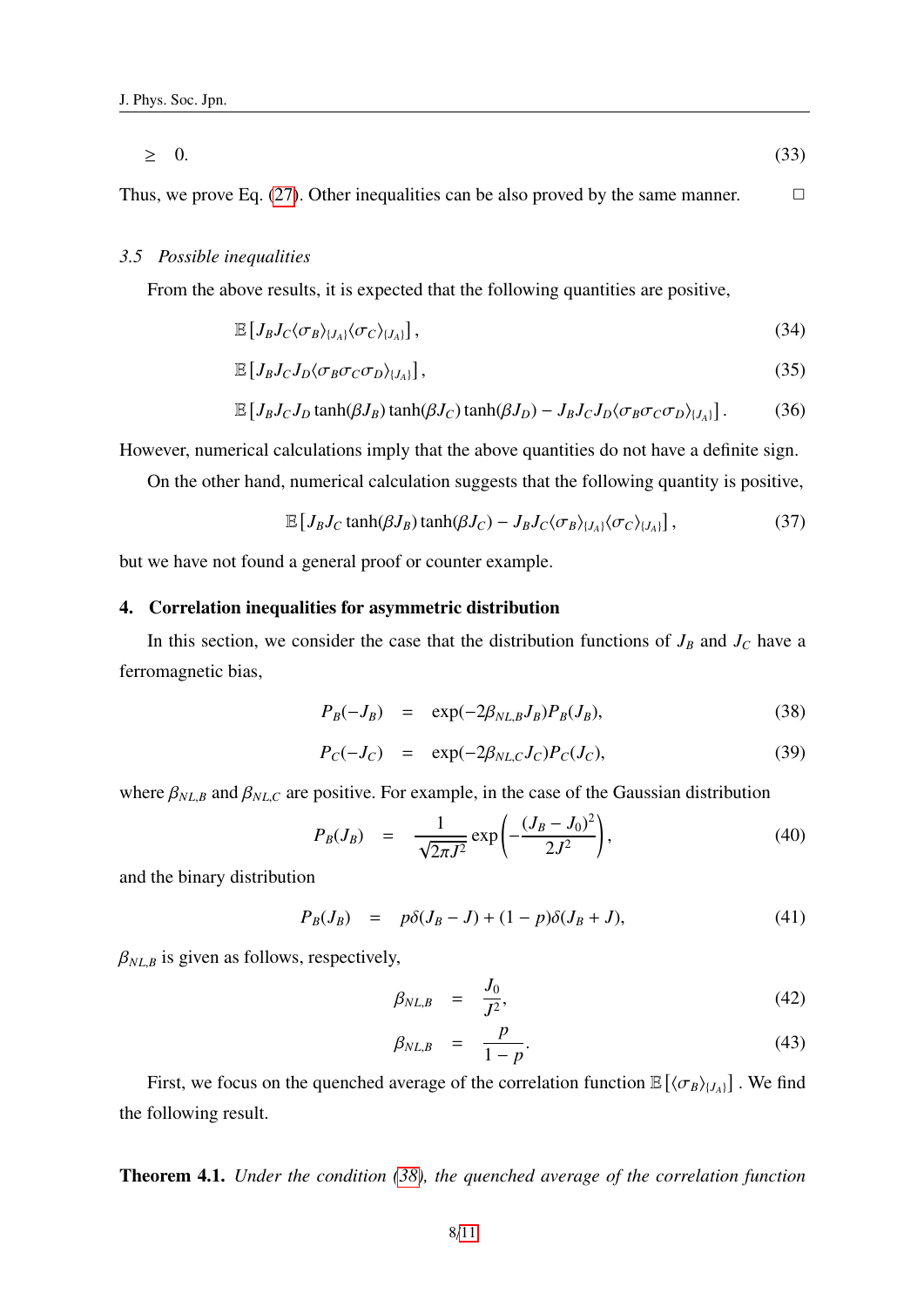*satisfies*

<span id="page-8-0"></span>
$$
\mathbb{E}\left[\langle \sigma_B \rangle_{\{J_A\}}\right] \ge \mathbb{E}\left[\exp(-2\beta_B J_B) \langle \sigma_B \rangle_{\{J_A\}}\right].\tag{44}
$$

*Proof.* A straightforward calculation gives

$$
\mathbb{E}\left[ (1 - \exp(-2\beta_B J_B)) \langle \sigma_B \rangle_{\{J_A\}} \right] = \int_0^\infty dJ_B P_B(J_B)(1 - \exp(-2\beta_B J_B)) \mathbb{E}\left[ \frac{2xy(z_B^4 - 1)}{(xz_B^2 + y)(x + yz_B^2)} \right]' \ge 0.
$$
\n(45)

We note that  $P_B(-J_B) = e^{-2\beta_B J_B} P_B(J_B)$ . Thus, this inequality means that the correlation function with a ferromagnetic bias is always larger than or equal to the one with an antiferromagnetic bias, independent of any other interaction. This is a natural consequence and it is easy to prove the above inequality for the Gaussian distribution by differentiation; it is not trivial for general distributions such as the binary distribution.

The essence of the proof of Eq. [\(44\)](#page-8-0) is to attribute a biased quantity to the quantity calculated in Sec. III. Thus, following the same manner, we can easily find similar correlation inequalities.

Theorem 4.2. *Under the conditions [\(38\)](#page-7-0) and [\(39\)](#page-7-0), the following inequalities hold,*

$$
\mathbb{E}\left[J_B(1+\exp(-2\beta_B J_B))\langle\sigma_B\rangle_{\{J_A\}}\right] \ge 0,\tag{46}
$$

$$
\mathbb{E}\left[\left(1-\exp(-2\beta_B J_B)\right)\left(1-\exp(-2\beta_C J_C)\right)\langle\sigma_B \sigma_C\rangle_{\{J_A\}}\right] \ge 0,\tag{47}
$$

$$
\mathbb{E}\left[J_B J_C \left(1 + \exp(-2\beta_B J_B)\right)\left(1 + \exp(-2\beta_C J_C)\right) \langle \sigma_B \sigma_C \rangle_{\{J_A\}}\right] \ge 0. \tag{48}
$$

## 5. Conclusions

We have obtained some correlation inequalities for the Ising models with quenched ran-domness. Our main inequalities [\(17\)](#page-3-2) and [\(21\)](#page-4-0) are natural extension of previous studies<sup>[8,](#page-10-5) 11</sup> to the local energy for a pair of spin sets. On the other hand, numerical calculation implied that similar inequalities do not hold in the local energy for a group of spin sets as in Eq. [\(35\)](#page-7-1) and [\(36\)](#page-7-1).

In addition, using the calculations of the symmetric distribution, we attain some correlation inequalities for the asymmetric distribution.

Our proof relied strongly on the simple expression of correlation functions. For higher order correlations, it is hard to find similar inequalities because the expansion terms increase exponentially. Thus, in order to search for further correlation inequalities for spin-glass models, it is necessary to invent an efficient and systematic method.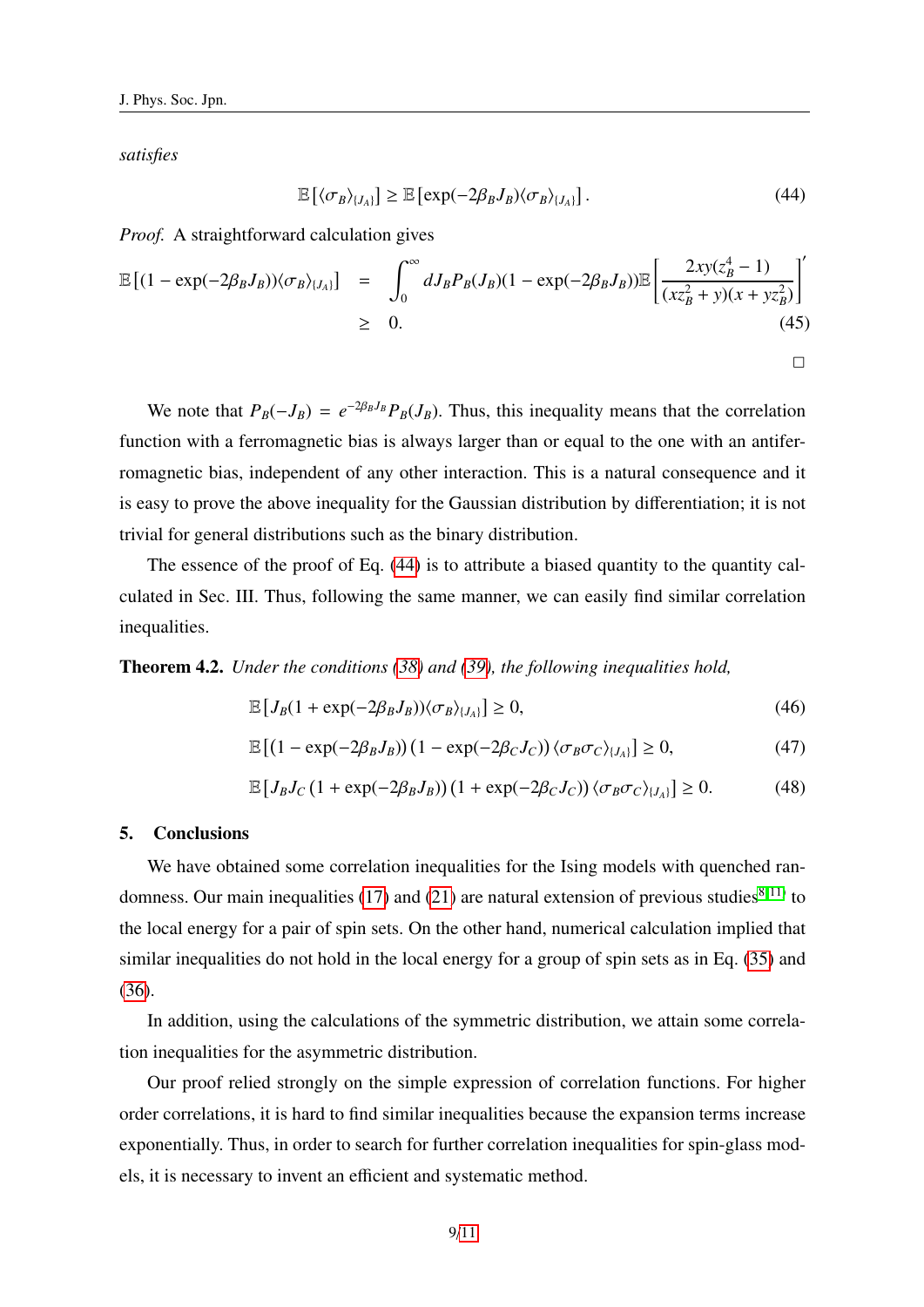## Acknowledgment

The present work was financially supported by JSPS KAKENHI Grant No. 18H03303, 19H01095, 19K23418, and the JST-CREST (No.JPMJCR1402) for Japan Science and Technology Agency.

## Appendix: Proof of Eq. [\(20\)](#page-4-1)

For the Ising Hamiltonian [\(1\)](#page-1-0), arbitrary correlation functions  $\langle \sigma_B \sigma_C \rangle$ ,  $\langle \sigma_B \rangle$ , and  $\langle \sigma_C \rangle$  can be generally represented as

$$
\langle \sigma_B \sigma_C \rangle = \frac{a - b - c + d}{a + b + c + d}, \tag{A-1}
$$

$$
\langle \sigma_B \rangle = \frac{a+b-c-d}{a+b+c+d}, \tag{A-2}
$$

$$
\langle \sigma_C \rangle = \frac{a - b + c - d}{a + b + c + d}, \tag{A-3}
$$

where *a*, *b*, *c* and *d* are always positive and depend on the model details, and  $\sigma_B$  and  $\sigma_C$  are the product of arbitrary Ising variables,

$$
\sigma_B \equiv \prod_{i \in B} \sigma_i, \tag{A-4}
$$

$$
\sigma_C \equiv \prod_{i \in C} \sigma_i. \tag{A-5}
$$

We note that  $\sigma_B$  and  $\sigma_C$  take only  $\pm 1$ , which allows for the expression of the above equations. Then, a straightforward calculation shows

<span id="page-9-0"></span>
$$
1 - \langle \sigma_C \rangle^2 - \langle \sigma_B \rangle^2 - \langle \sigma_B \sigma_C \rangle^2 + 2 \langle \sigma_B \sigma_C \rangle \langle \sigma_B \rangle \langle \sigma_C \rangle
$$
  
= 
$$
16 \frac{acd + bcd + abc + abd}{(a+b+c+d)^3}
$$
  
\$\geq\$ 0. (A-6)

Thus, we prove Eq. [\(20\)](#page-4-1)